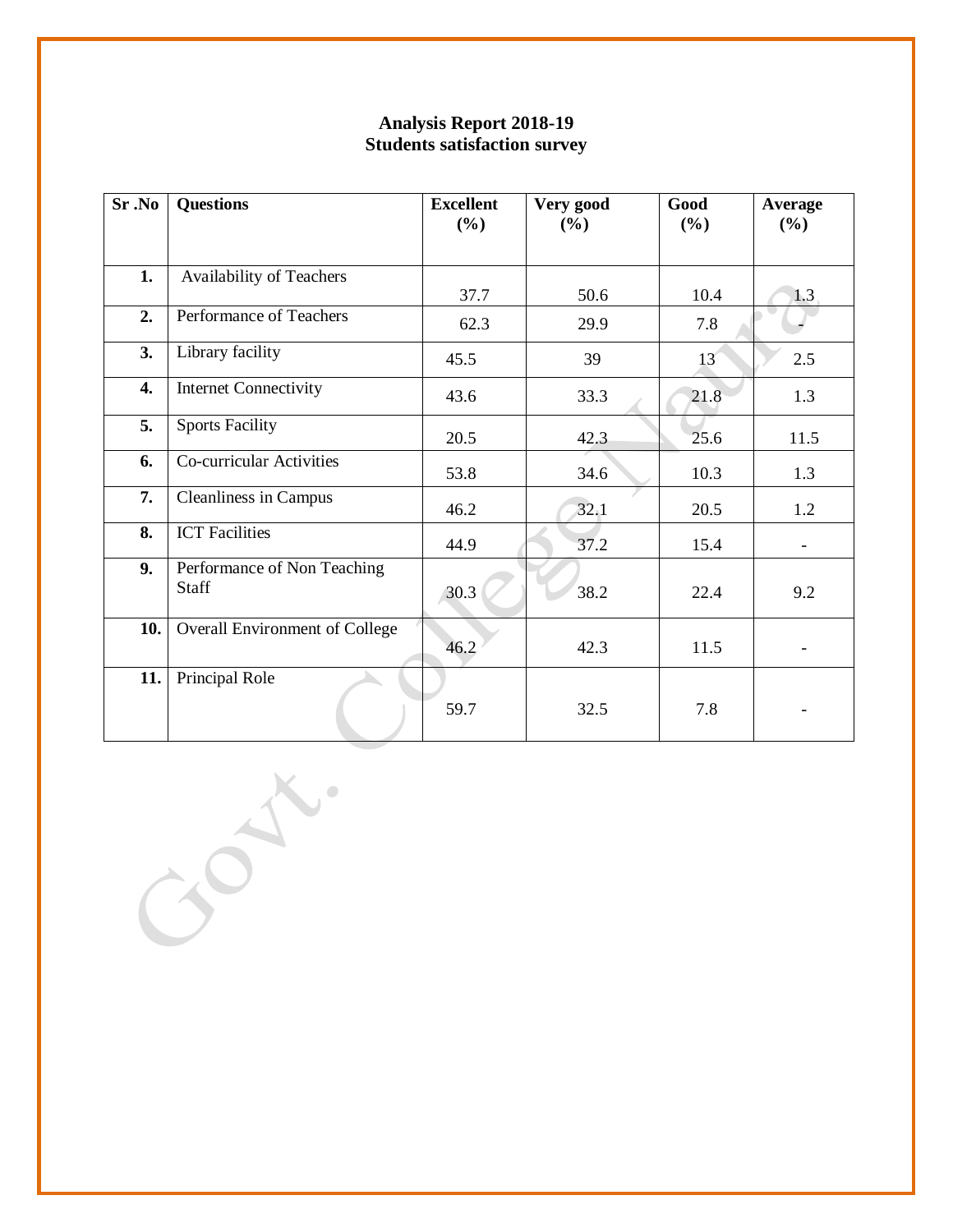**1. Availability of Teachers:** It is evident from pie chart that the 50.6% students thought that all the subject teacher are available in the college and scaled it as very good. 37.7% students are excellently satisfied with the availability of staff in college. 10.4% and 1.3 % students marked it in good and average category respectively.



**2. Performance of Teachers:** As shown by the Pie chart 62.3 % students are highly satisfied with the performance of their teacher's and marked it as excellent. 29.9% students scaled it as very good and 7.8 % students marked teacher's performance as good.



**3. Library Facility:** To build a strong learning attitude Educational institution's Library should equipped with books and adequate furniture thus rating of library is a pivotal point in educational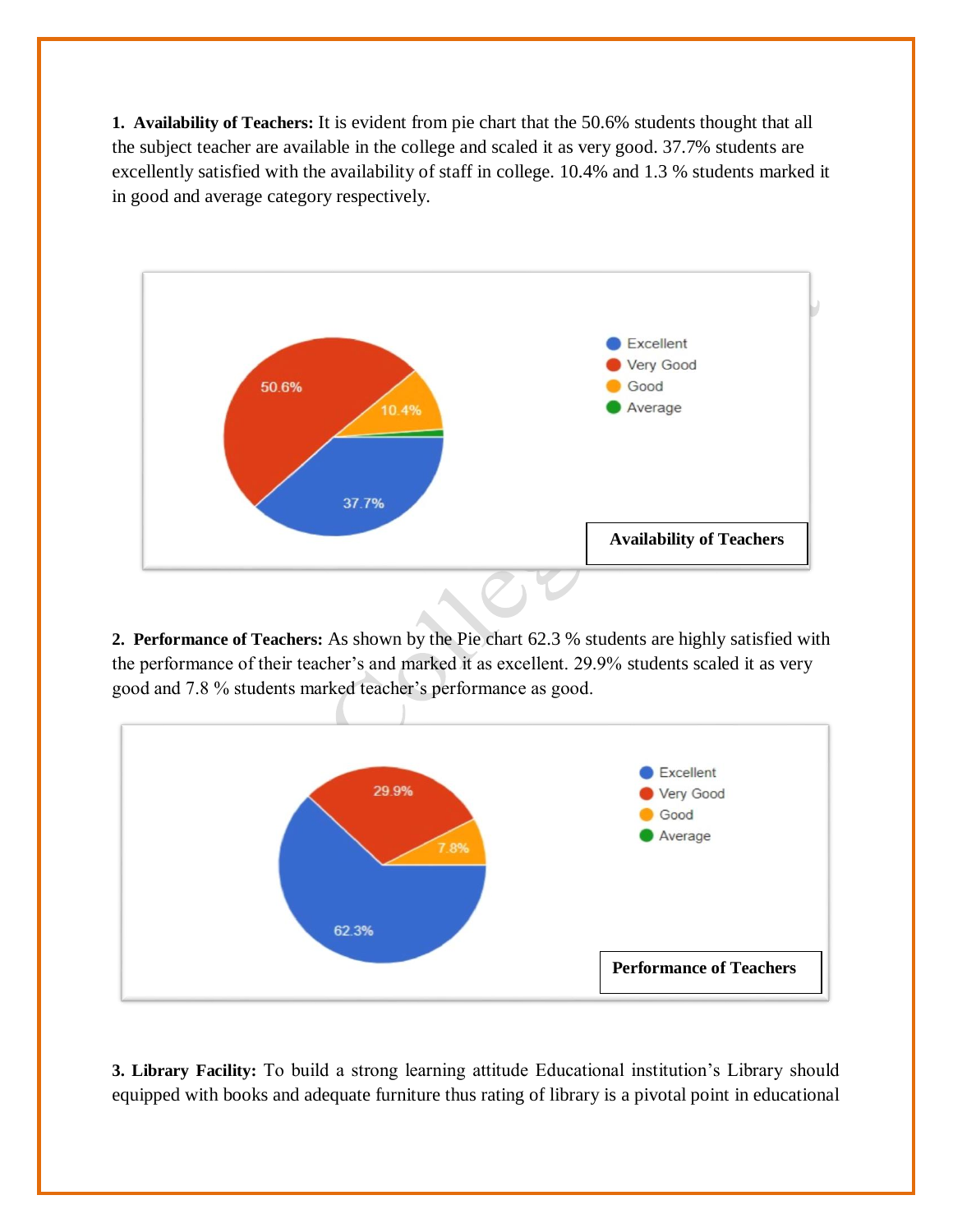institution. 45.5% students excellently satisfied with library facility.39% students marked it as very good and 13% students scaled it as good.



## **4. Internet Connectivity**

 Internet facility provided by college has been marked as excellent by 43.6% students. 33.3% rated it as very good. 21.8% and 1.3% scaled it as good and average respectively.



**5. Sports Facility:** Sports facilities place a pivotal role in students development and progression and students are very much satisfied with sports facilities provided by the College. No doubt there is a lot of scope of improvement.20.5% students rated it as excellent,42.3% students thinks that the college provides very good sports facilities to students , 25.6% rated it as good and 11.5% students rated sports facilities provided by college as average.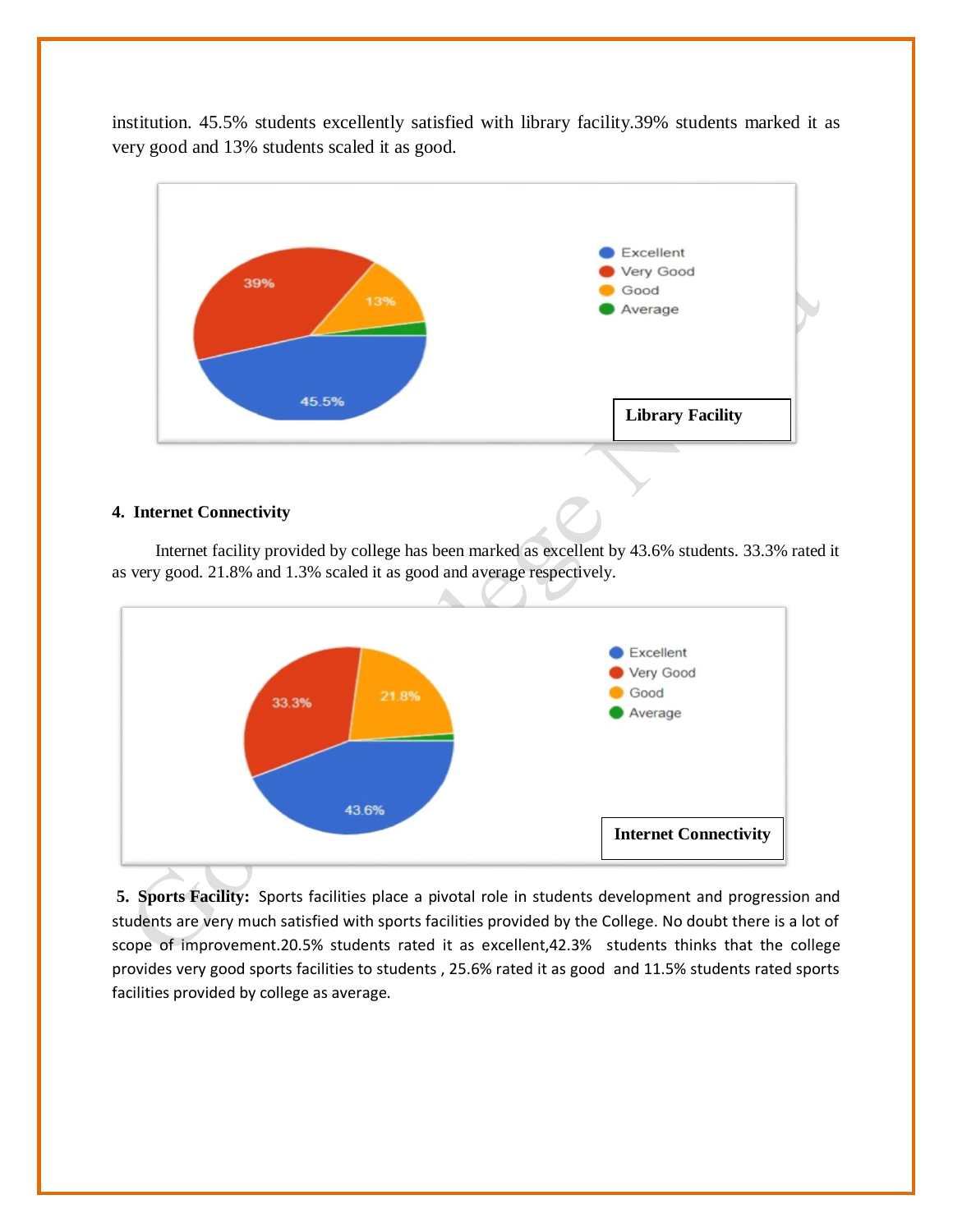

**6. Co-curricular Activities:** To ensure all round development of students institution organizes various cultural activities.53.8% students thinks that the college excellently organised cultural activities for holistic development of students, 34.6% students gave very good rating and 10.3% state it as good.



**7. Cleanliness in Campus:** Cleanliness of the college has been rated as excellent by 46.2%, 32.1 % students considered it as very good and 20.5% voted as good to it.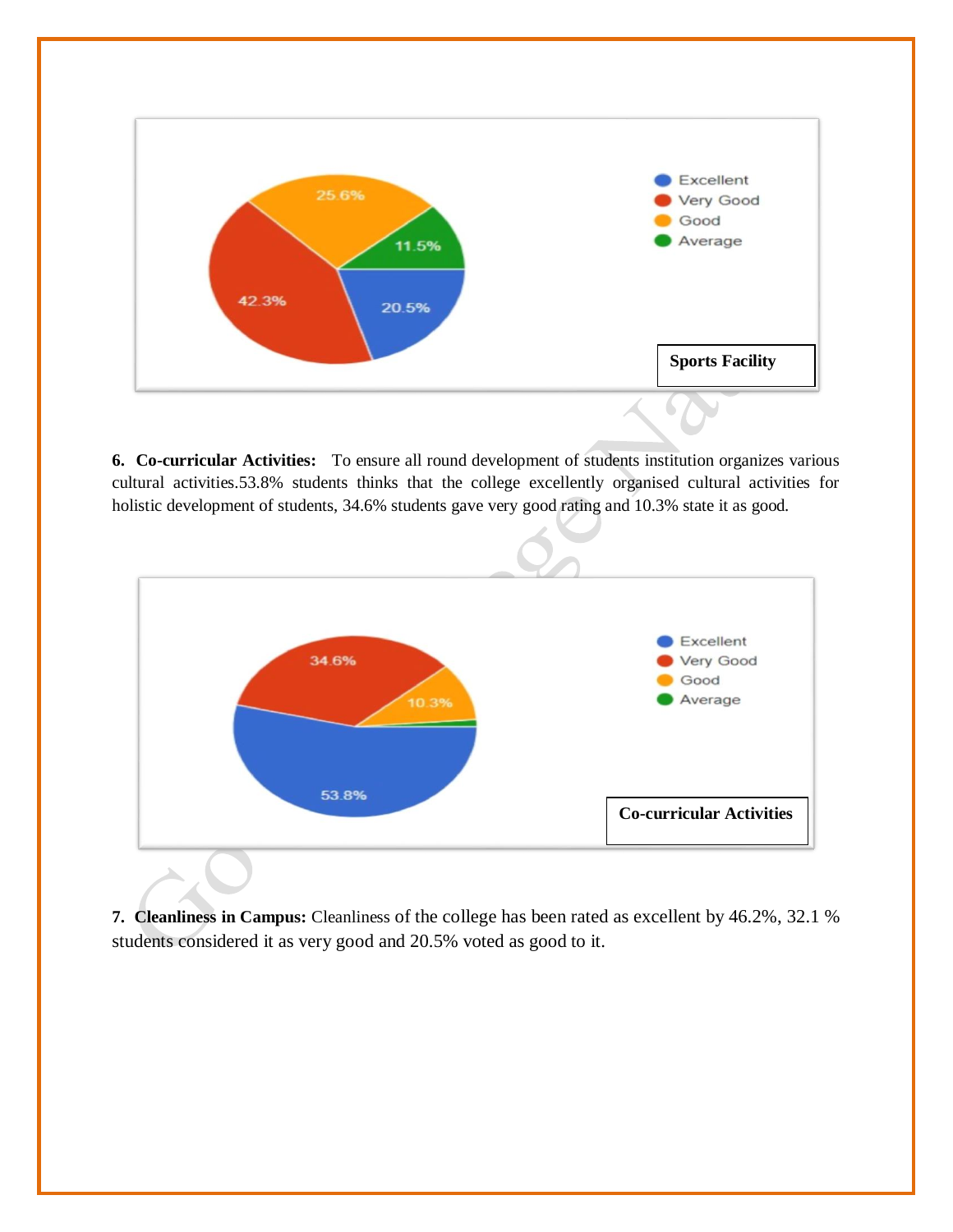

**8. ICT Facilities:** A satisfactory percentage of students i.e. 44.9% rated ICT facilities as excellent, 37.2% scaled it as very good and 15.4% as good facility. For more understanding and creating interest in computer leaning the institution has increased the number of computer in computer lab.



**9. Performance of Non Teaching Staff:** Performance of non teaching staff is also satisfactory, 30.3% students rated it as excellent, and 38.2% as very good, 22.4% as good and rest 9.2% scaled it as average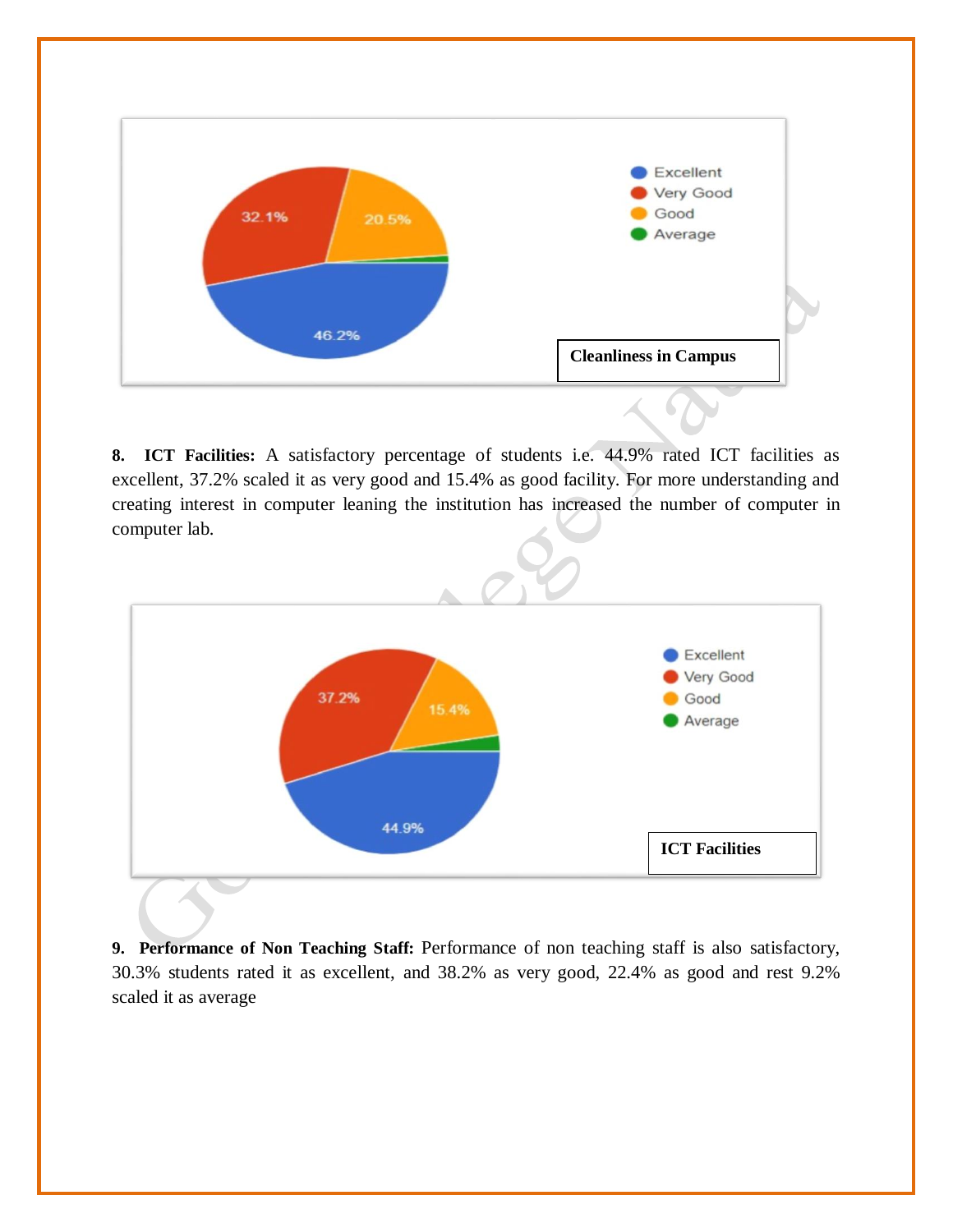

10. Overall Environment of College: Overall environment of the college is very much admired by the students. 46.2% students rated it as excellent, 42.3% as very good and 11.5% students scaled it as good.